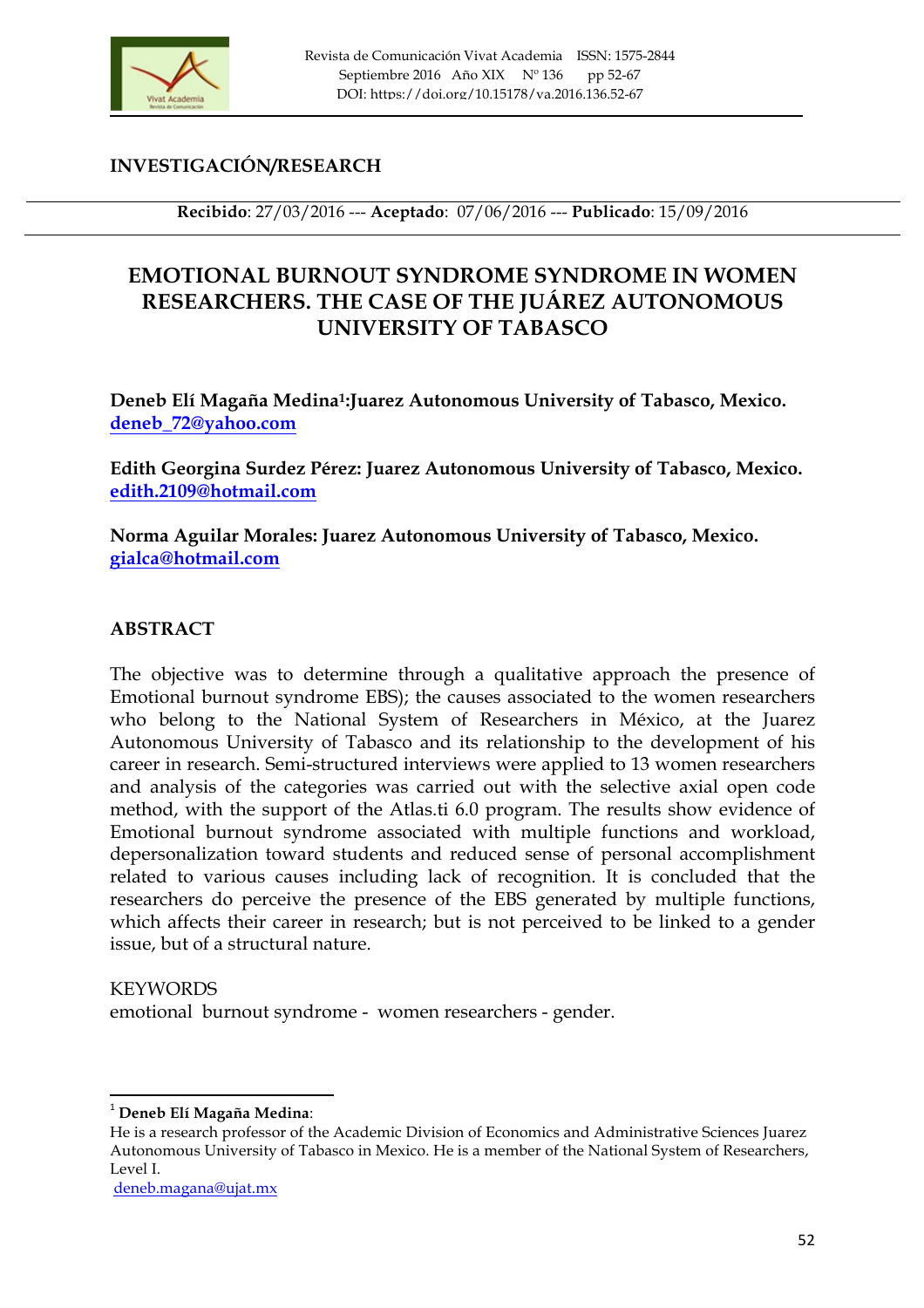# **EMOTIONAL BURNOUT SYNDROME SYNDROME IN WOMEN RESEARCHERS. THE CASE OF THE JUÁREZ AUTONOMOUS UNIVERSITY OF TABASCO**

#### **ABSTRACT**

The objective was to determine through a qualitative approach the presence of Emotional burnout syndrome EBS); the causes associated to the women researchers who belong to the National System of Researchers in México, at the Juarez Autonomous University of Tabasco and its relationship to the development of his career in research. Semi-structured interviews were applied to 13 women researchers and analysis of the categories was carried out with the selective axial open code method, with the support of the Atlas.ti 6.0 program. The results show evidence of Emotional burnout syndrome associated with multiple functions and workload, depersonalization toward students and reduced sense of personal accomplishment related to various causes including lack of recognition. It is concluded that the researchers do perceive the presence of the EBS generated by multiple functions, which affects their career in research; but is not perceived to be linked to a gender issue, but of a structural nature.

#### **KEYWORDS**

emotional burnout syndrome - women researchers - gender.

## **1. INTRODUCTION**

In many organizations today, it is increasingly common for working days are ever increasing and the pace of life in big cities leave little time for rest and recreation, which has created the phenomenon of stress on workers.

The theory of resources and work demands postulate that an employee with excessive labor demand and limited resources show symptoms of stress. Numerous studies on the subject have been framed in the theory of the demands and labor resources (Bakker and Demerouti, 2013) and this model has been used to predict the Syndrome in the Anglo-Saxon literature or "Emotional burnout syndrome" as it was operationalized by the authors (Magaña and Sanchez, 2008).

## **1.1. Origin of the concept**

In 1974, a psychiatrist doctor named Herbert Freudenberger who worked as a volunteer assistant at a clinic for drug addicts in New York, noted that after a more or less long period, between one and three years, most suffered a progressive loss of energy, lack of motivation, lack of any interest in the work up to exhaustion, along with various symptoms of anxiety and depression (Mingote Adam, 1998; Moreno,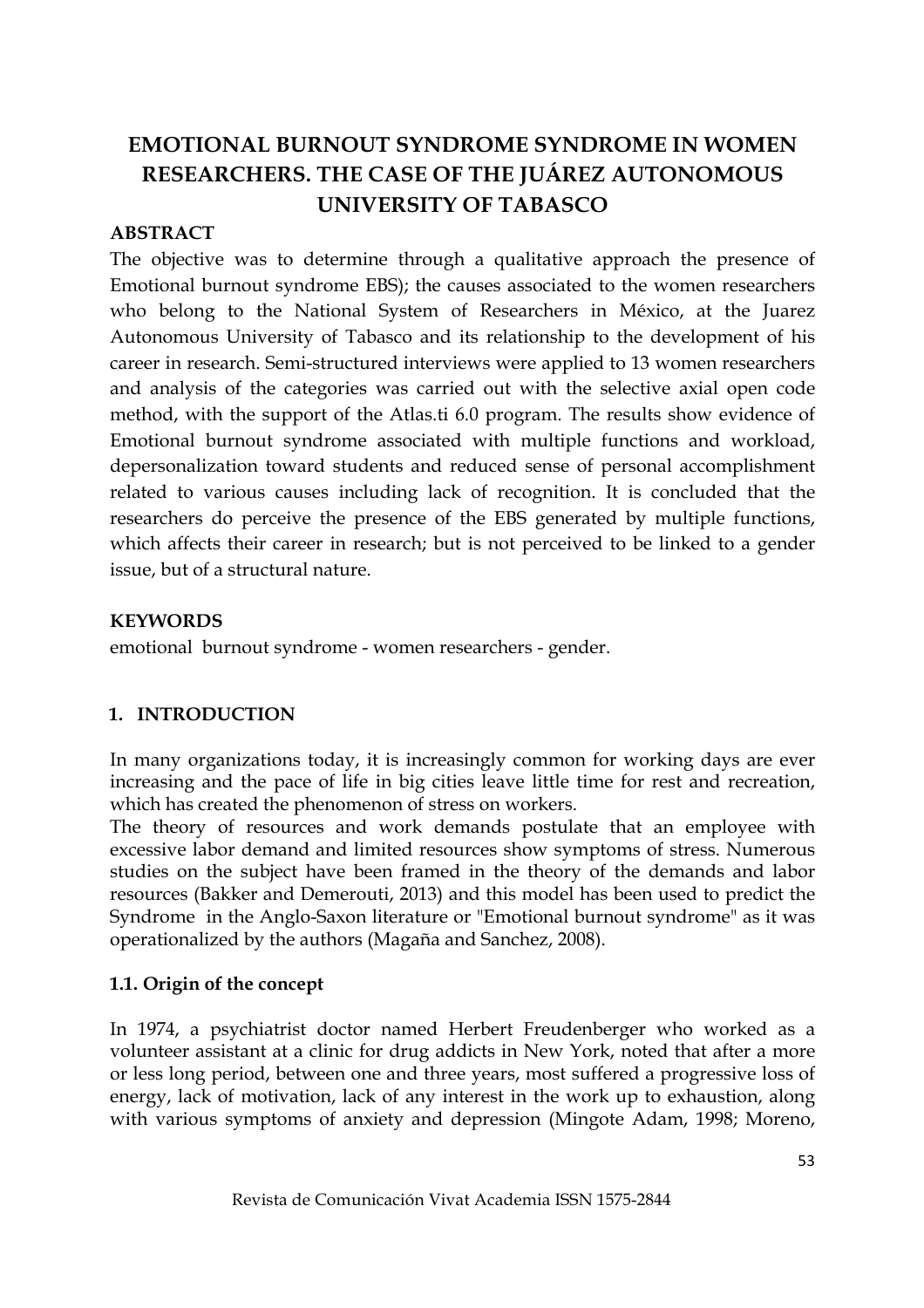Gonzalez and Garrosa, 2001, cited in Carlin and Garces of Fayos, 2010). The type of work that these people did was characterized by lack of a fixed schedule, have a very high number of hours and had a very low wage and a very demanding social context, usually tense and committed. Freudenberger described how these people become less sensitive, unsympathetic and even aggressive in relation to patients with a distanced treatment with tendency to blame the patient of the problems he suffered.

To describe this homogeneous behavioral pattern, Freudenberger chose the same word "Emotional burnout syndrome" which was also used to refer to the effects of chronic use of toxic substances of abuse (Freudenberger and Nort, 1985). This was a word commonly used in athletic, artistic and sports jargon, referring to those subjects who were not getting the expected results despite the efforts made (Carlin and Garcés of the Fayos, 2010).

Thus, the term "emotional burnout syndrome" was presented by Freudenberger and began to be studied with the works of Pines and Kafry (1978) and the Kyriacou and Sutcliffe (1977), but its spread as a syndrome is mainly due to the work of Cristina Maslach and Susan Jackson (1981).

#### **1.2. Associated Causes**

There are several factors associated with the presence of the EBS, most of the authors classified the origin in organizational variables, those relating to the labor context (Halbesleben and Buckley, 2004; Maslach and Leiter, 1997; Whitaker, 1996); personality variables, which are attributed to individual characteristics (Raya, Moriana and Herruzo, 2010), variables associated with the roles and the variables outside the organization such as the interaction of work - family (Gil Monte & Peiró , 2009), the latter being the most influential to them in gender studies associated with EBS.

Several studies have shown a greater propensity of women to show symptoms of EBS (Agut, Beas and Grau, 2003; Oplatka, 2002) as women need to do more than men, particularly in high-demand and competitiveness careers as it can be the investigation. Moreover women have tendencies to suppress negative emotions and accumulate tensions that they are not always able to effectively release (Rubino, Volpone and Avery, 2013).

However, Gil-Monte & Peiró (2009) argue that there is no conclusive evidence in this regard, as the results of the studies vary depending on the population, the instruments used and the country (Gil-Monte, 2002). It should be noted that for the Latino culture, women are socially conditioned to the education and childcare, housework and care of the couple.

#### **1.3. The National System of Researchers in Mexico.**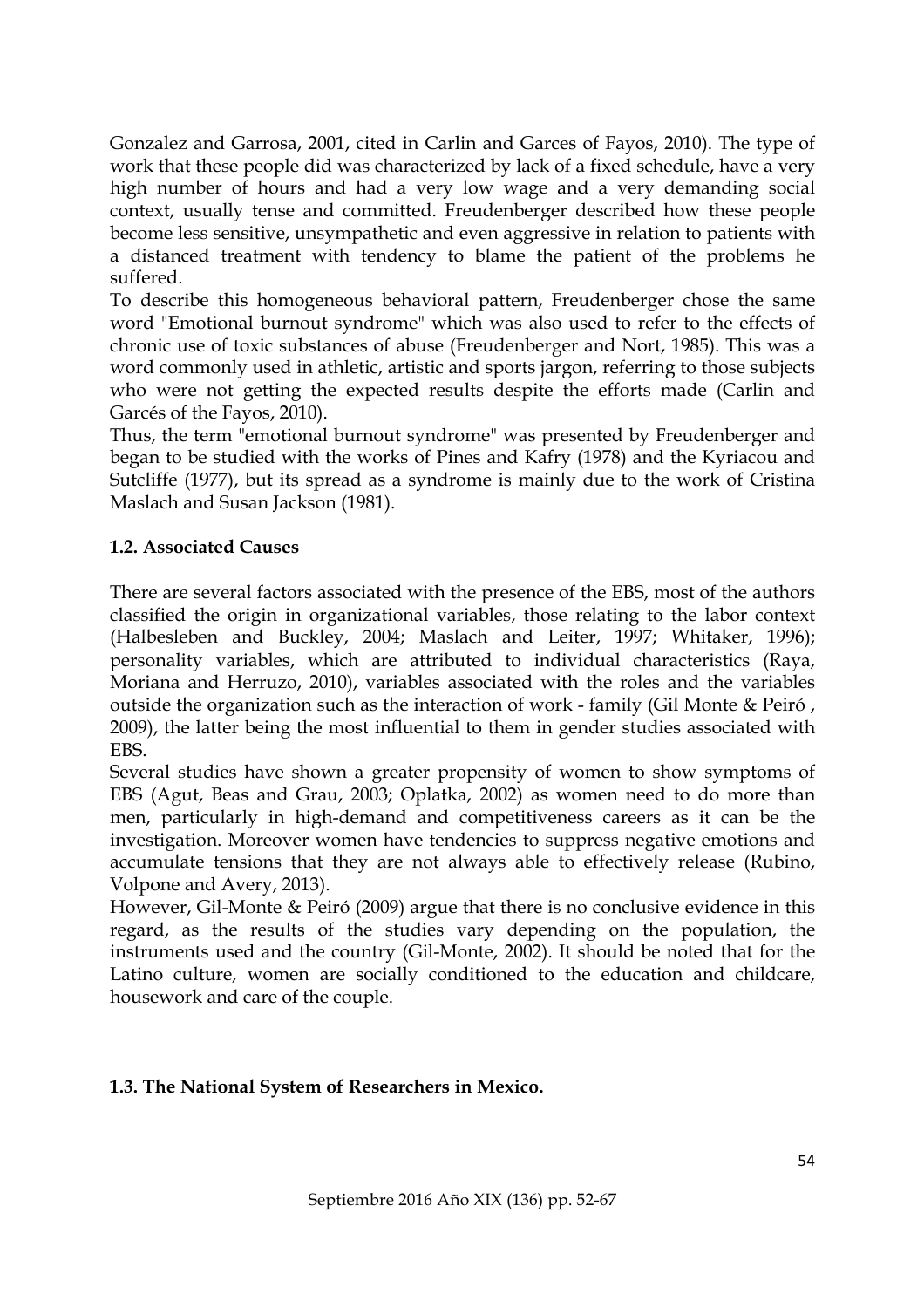The National Researchers System (NRS) was created in Mexico in 1984 by the National Council of Science and Technology (CONACYT, 2012, p.1) as a mechanism to contribute to the formation and consolidation of researchers with scientific knowledge and high technological level, and as an element to increase the culture, productivity, competitiveness and social welfare.

To receive the distinction of National Researcher, the applicant must have a doctoral degree and have done quality work of scientific or technological research. This system provides recognition at various levels, the first is the candidate to researcher for young researchers (under 40 years) that must meet minimum requirements and show their relevant participation in research activities. Subsequently, the next category is that of researcher, which is divided into three levels: in level I, he must show to have done original work of scientific or technological research and quality, which will be shown through the presentation of their products for research or technological development; having participated in the direction of theses or graduate teaching courses and other educational or training activities, participating in outreach of science or technology; for level II, in addition to meeting the requirements of level I he should have made, individually or in groups, recognized significant, consistent original, scientific or technological investigation, where it is shown to have established a line of research, and have directed graduate thesis and formed high-level human resources; for level III, in addition to meeting the requirements of level II, he should have completed research that represents an important scientific or technological contribution to the generation and application of knowledge, have made outstanding leadership activities in the national scientific and technological community, to have national and international recognition for their scientific or technological activity, and to have done an outstanding job in training high-level human resources for the country. The third category is emeritus researcher intended for those who has completed fifteen uninterrupted years with the distinction of national researcher in the level III and be over 65 years (CONACYT, 2012, pp. 10-11).

This program has been established as a cornerstone in quality assurance in higher educational institutions in Mexico, as apart from the appointment an economic stimulus is provided according to the level it holds, which has managed to reduce the brain drain and stimulated the development of research activities and the consolidation of research groups and networks of national and international collaboration.

Being so important the program for scientific development it is necessary to observe its female participation, which has historically been lower than the male (Didou and Gerard, 2010, 2011). The latest figure reported by CONACYT (2014, p. 58) notes that women accounted for only 35% of researchers in Mexico and this proportion decreases as the category increases, making it imperative to wonder whether gender is a factor of discrimination in developing a career as a researcher and the consequences on the emotional health of the female researchers.

Despite being a program with many benefits, the pressure of reconciling the demands of the National System of Researchers with the guidelines of the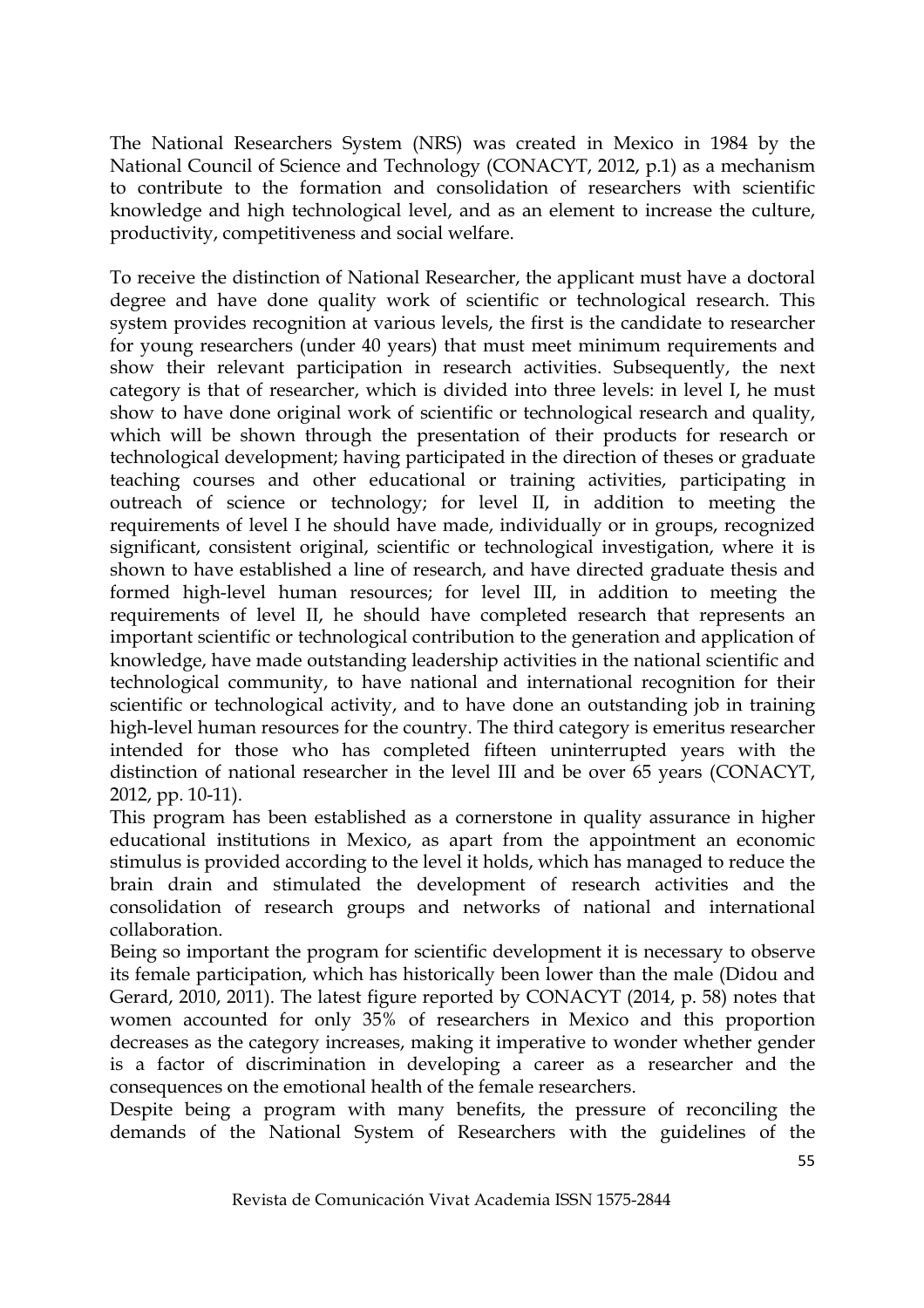organizational structure of each institution in the researchers, it is a phenomenon that has been studied previously and in which has reported evidence of EBS (Magaña and Sanchez, 2008; Magana, and Sanchez Aguilar, 2014).

## **2. OBJECTIVES**

Despite the wide range of studies on emotional burnout syndrome in women (Agut, et al., 2003; Oplatka, 2002. Rubino, et al, 2013) or in researchers (Boardman and Bozeman, 2007; Magaña and Sanchez, 2008;. Magaña et al, 2014), no evidence of a study referring to the origin of BDS in female researchers of the National Research System was found.

The purpose of the case study presented was to determine the presence of EDS and the associated causes in the female researchers who belong to the National System of Researchers at the Juarez Autonomous University of Tabasco, as well as their relationship with the development of their career in research.

## **3. METHODOLOGY**

The study design was a descriptive case study and the purpose was to determine the causes associated with the problem under study, from a holistic approach to each of the dimensions that comprise it. Stake (2010) points out that the selection of cases is done by unique characteristics or situations that are common, where it is often very useful to select cases that are representative of others. He notes that in a instrumental study as presented, some cases are illustrative of circumstances that go unnoticed in the typical cases and that is why attention must be paid to the context at the time of selection.

## **3.1. Population under study**

The information was obtained through semi structured interviews, based on the dimensions of the construct of emotional distress syndrome, 13 of the 42 researchers belonging to the National System of Researchers at the Juarez Autonomous University of Tabasco (UJAT, 2015, p.255 ), being those who voluntarily agreed to participate in the case under review and acknowledged to show symptoms of EDS.

## **3.2. Instrument, Reliability and Validity**

To establish the topics of the guide to use in the interviews, the construct dimensions were used. To establish the reliability the review of the guide was requested from three female researchers from different areas of knowledge, outside the institution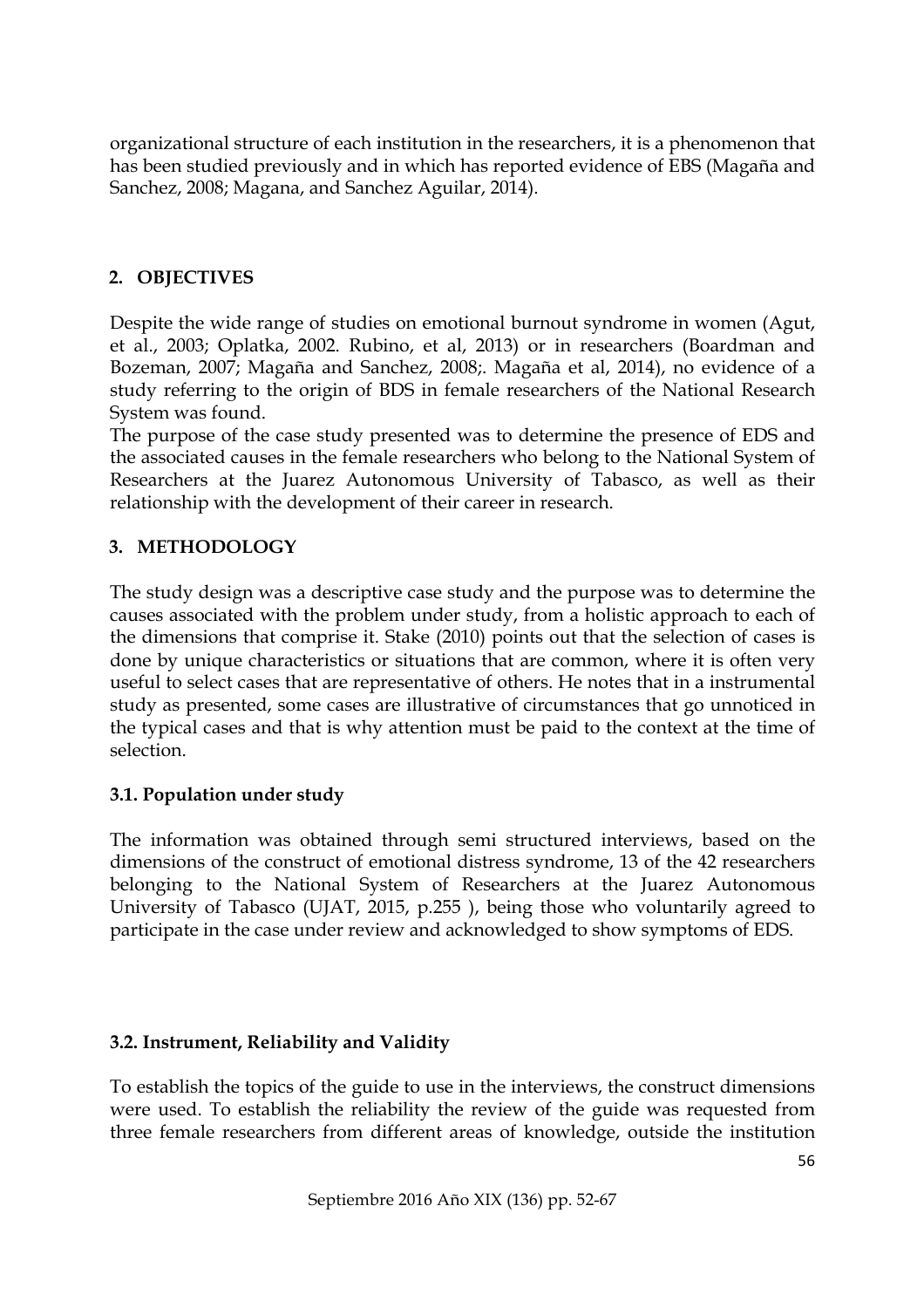but that had the characteristics of the subjects who participated in the interview, as part of the pilot program.

Goetz and Le Compte (1988) define the validity of the qualitative approaches as the interpretation of the same meaning and understanding of the constructs and categories among participants and the observer. Attached to this view of validity, an introduction at the beginning of the interview where the operational definition of the construct and each of its dimensions was presented.

The reliability and validity in qualitative research is often questioned because the subjects under study may not always express their true opinion on the subject. In qualitative studies, this estimate is usually primarily based on judgments about the correspondence between the findings and reality.

To minimize the risk of subjectivity and increase the reliability and validity of the data, the methodology was supported by the principles of analysis presented by Rodríguez, Gil and Garcia (1999), which highlighted the importance of data triangulation.

#### **3.3. Procedure of Data Collection and Analysis**

Once the interviews, recordings of the sessions were transcribed and through content analysis answers (witness statements) were classified and grouped by size (level) of each variable. According to Rodriguez, et al., (1999), category systems give your name to all the observing systems are described and be characterized by models in which the explanation is given to a particular phenomenon. They are displayed as a conceptual construction in which behaviors to observe (witness statements) was operationalized and meet certain rules: 1) Completeness of the categories: any power unit must be located in one of the categories; that is, the system is able to cover all possible data in discrete units, 2) Mutual Exclusion: each unit is included in a single category. A distinct segment of text can not belong simultaneously to more than one category, and 3) only qualifier principle: the categories should be made from a single sort order and sorting.

The analysis of the categories was done with the method of open, axial and selective with the support of Atlas.ti program, version 6.0.15 encoding. Open coding by Strauss and Corbin (2002) is seen as an analytical process whereby concepts are identified and their properties and dimensions so discovered that using this process could associate the concepts that emerged from the analysis of the interviews relating to the issue under study. It is because during axial might be related to its sub categories and coding are performed around the dimensions of the construct linking the categories in relation to their properties. Finally it defined as selective as only those attached to the theoretical construct related were associated during the interviews to a theoretical saturation point where the construction of category and presented relative to the size of the construct.

#### **4. Results**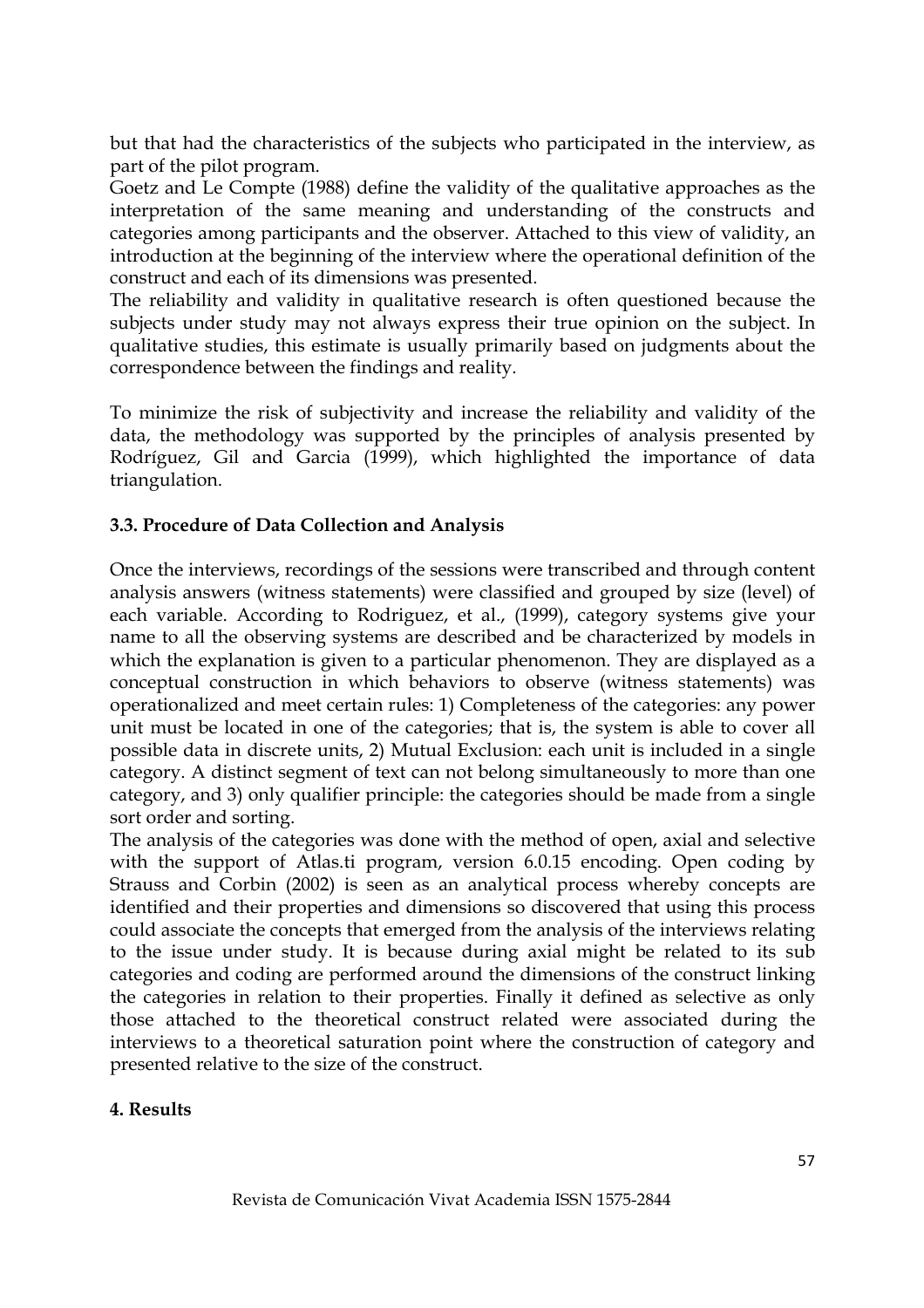Through coding procedures used in the analysis of information with the support of the Atlas.ti program, the three categories corresponding to the dimensions of the construct emerged, and the subcategories based on the analysis of the interviews, which are presented through a conceptual network that graphically presents the established relationships (Figure 1).



*Figure 1. Conceptual Syndrome Network Emotional Wear* Source: Prepared by the Atlas.ti software, version 6.0.15

Overall, the Figure 1 shows clear evidence of dominance in the emotional exhaustion where the multiplicity of functions is the most often referred subcategory. Followed by exhaustion, there is the decline of the sense of personal fulfillment by a progressive loss of motivation, essentially in the educational field, perspectives not covered and no appreciation for the effort invested. Finally the dimension about the depersonalization, is also associated repeatedly with the teaching function as a loss of the rapprochement with the students associated with the workload.

In a specific analysis of each dimension of the construct, Figure 2 shows the subcategories associated with emotional exhaustion, where the multiplicity of functions is the subcategory that most often was referred to emotional exhaustion related to the lack of administrative support of the functions academic.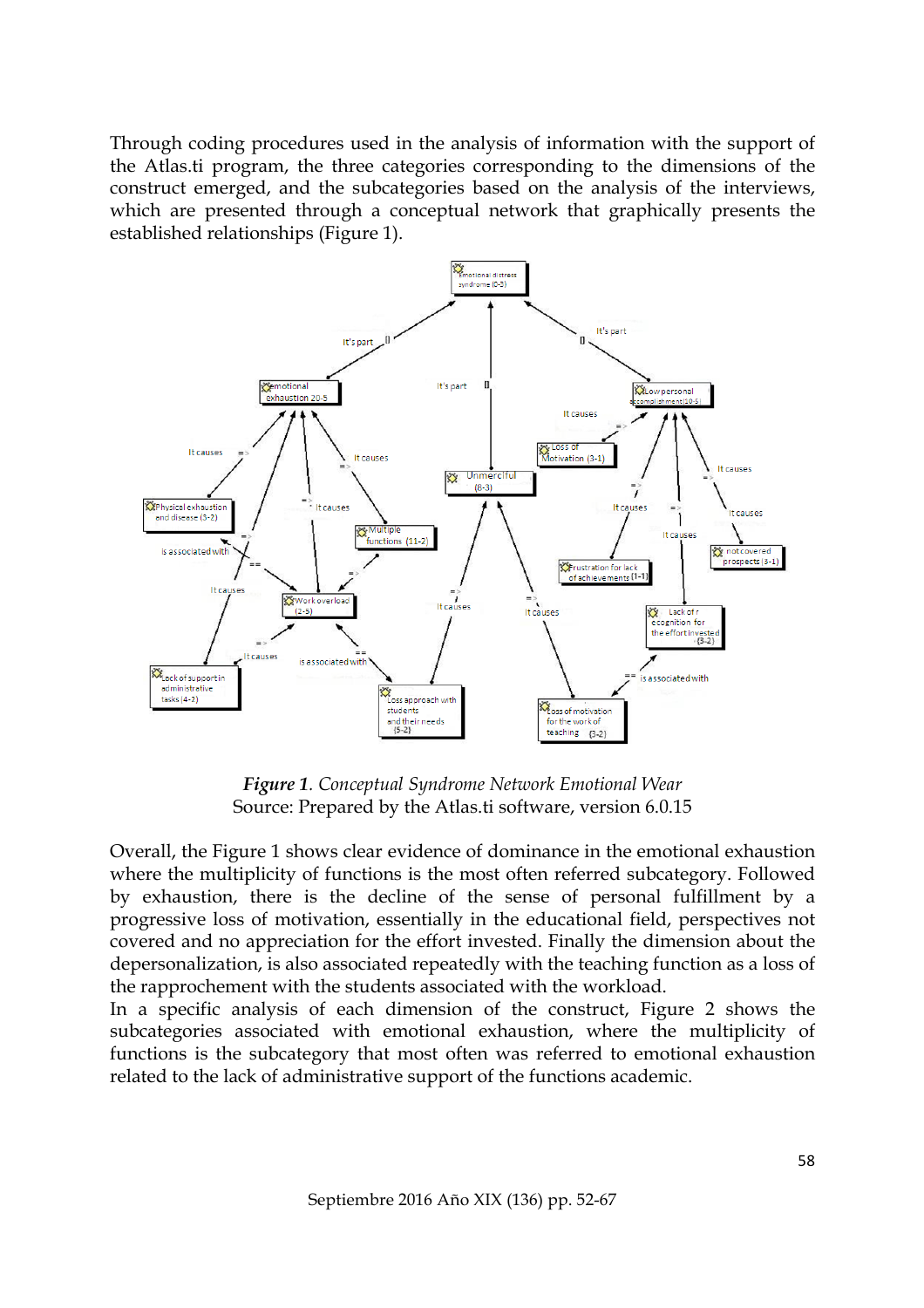

*Figure 2. Conceptual Red Dimension Emotional Exhaustion* Source: Prepared by the Atlas.ti software, version 6.0.15

This multiplicity is referred to a lack of planning and adherence to the times set by the academic assignments at the beginning of the semester, the above is clearly reflected in the following quote: "... *sometimes we have commissions to work that are not defined in the academic workload, but are important and I asked the coordinator hey, but I am also in this, what I do first? are the two important? and the answer was see how you make them but you have to fulfill with, me, you have to fulfill with the other, and then such situations cause a lot of emotional and physical exhaustion*" (Interview 4: 2 [102: 102]) . The obligations of teachers are referred to clearly in chapter four of the collective work contract, which requires the submission of a plan of academic activities to the authority of their dependence (Juarez Autonomous University of Tabasco, 2013, p. 145) and in which is not clearly specified the allocation of commissions, nor notes that they should not be scheduled simultaneously.

In addition to features not referred to in the collective work contract, the female researchers also show a complete lack of support for the administrative tasks that are not found in the profile of the research professor, but if they develop research with funding that is a task that they must perform, for which they refer that they do not receive any support from the appropriate authorities, "... *what causes me emotional exhaustion is the administrative issue, it is the first time I have a funded project, then before when I did not have a funded project I saw it easier, but when I have to make a funded project, it mortifies you, that is, it is a tiny thing, is extremely tiring because there is no administrative support*" (Interview 3: 6 [75:75]).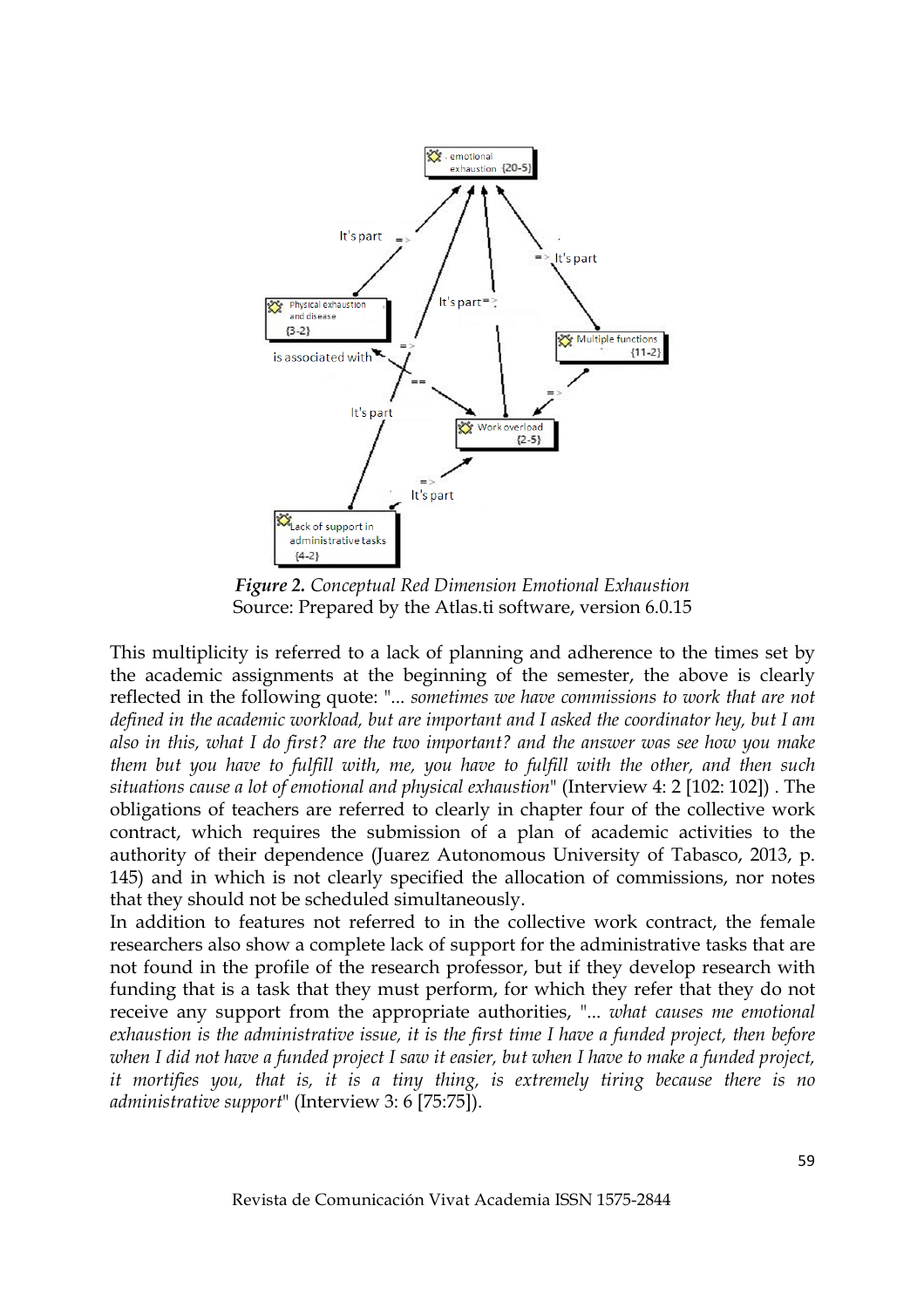This situation has generated a work overload that in addition to their contracted obligations performs research, "... *the dynamics of the teacher has changed completely and that has totally transformed his life, his health, his whole outlook has changed because there is a lot of work to be done that is not rewarded by a salary, then the teacher is subjected to a working pressure that is also part of a bad planning of the things, and coupled with poor planning, there is also a lack of communication* "(interview 3:11 [313: 313].

This extra workload generated by the multiplicity of functions has been associated repeatedly in the literature (The Sahili, 2011; Gil-Monte, 2005; Marrau, 2004, Pedrero, Door, Lagares, Saez and Farcia, 2004) to physical exhaustion and various diseases such as EBS, "... *there has been problems of heart attacks, problems of facial paralysis, problems of gastritis, problems of migraine, headache, bones, so much stress*" (Interview 6: 1 [30: 30]).

The studies of Friedman (2003) noted the importance of organizational self-efficacy in teachers' work schemes, where the relevance of the degree of involvement, planning and implementation of major activities in the management of resources for support and assistance is highlighted.

The results indicate that even though the teacher can plan his work schedule, administrative bodies are the ones which are not being efficient in organizing activities involving the presence of the researcher, because there is a duplication of commissions, and increased demand of the same in them, for considering them fundamental part in decision-making in the case under study.

In Figure 3 the dimension of depersonalization is presented, which comes as a result of the loss of rapprochement with the students and their needs, as well as the loss of motivation for the work of teaching.



*Figure 3 Conceptual Network of the depersonalization dimension* Source: Prepared by the Atlas.ti software, version 6.0.15

Septiembre 2016 Año XIX (136) pp. 52-67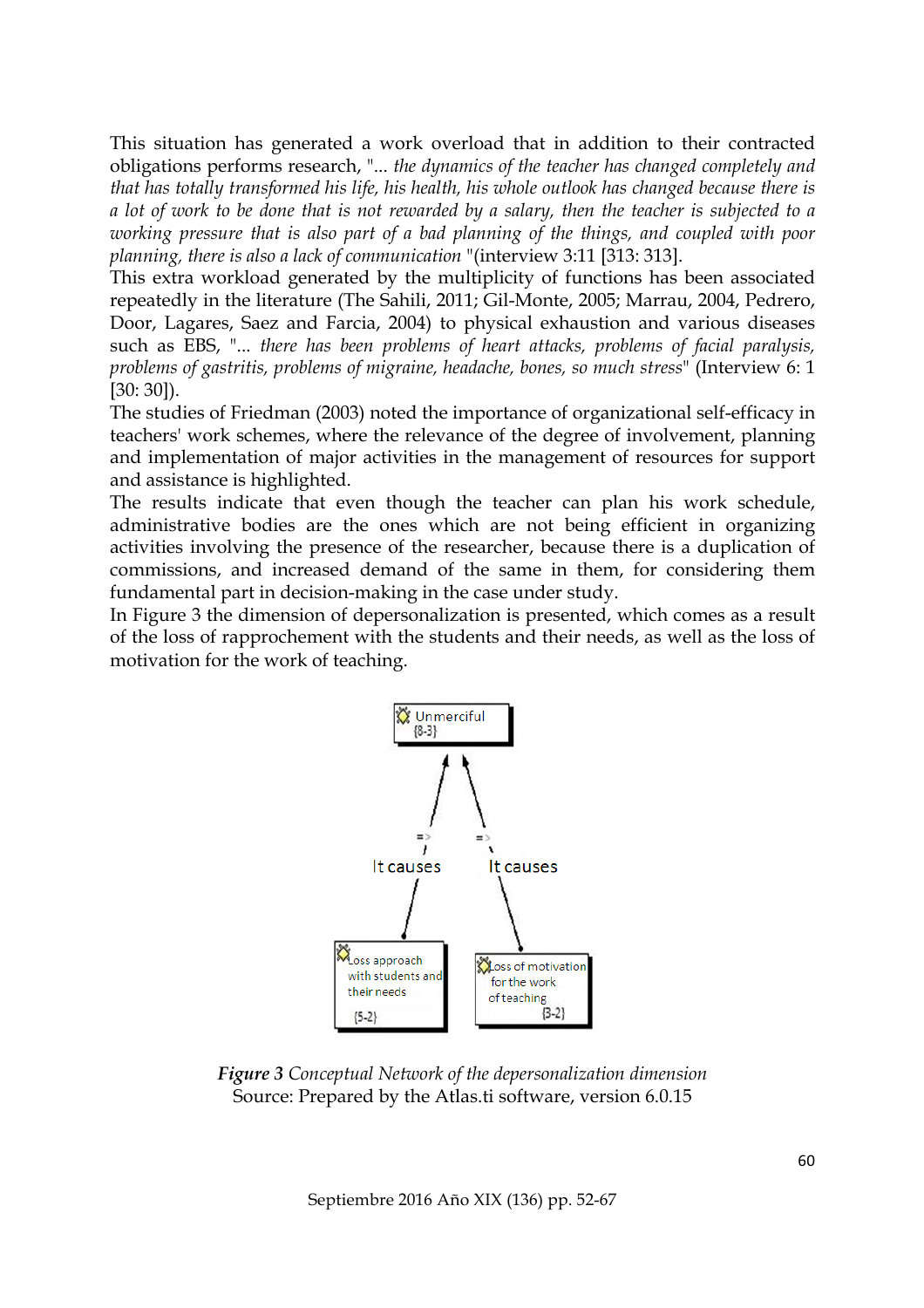The depersonalization in teaching is a phenomenon whose causes have been widely documented in the literature (Guerrero, 2003; Ray, Moriana and Herruzo, 2010). The results of the interviews have shown a progressive loss of rapprochement with the students and their needs, combined with the large number of associated roles and saturated groups of students "... *It happens to me about students, suddenly I would want to get involved with them or have a rapprochement, but due to excessive activity, and sometimes the number of groups and the number of students per group, sometimes prevents me from getting to have this kind of more personal approach with the students*" (Interview 3: 1 [29:29]).

Another phenomenon reported is a progressive loss of motivation towards the teaching function, also associated with multiple functions, "... *to me it hurts me as a teacher is the total estrangement with the student, because the reason for our university are the students, who are so important to the institution and so important for the teacher, but we're moving further because you have meetings all the time and say I'll be with you so many minutes but right now I will return and I go to a meeting, but right now I return*" (3:13 interview [313: 313])



*Figure 3 Conceptual Network Dimension Low Personal Accomplishment* Source: Prepared by the Atlas.ti software, version 6.0.15

As causes associated with low personal accomplishment are the loss of general motivation for the difficulties associated with this multiplicity of functions and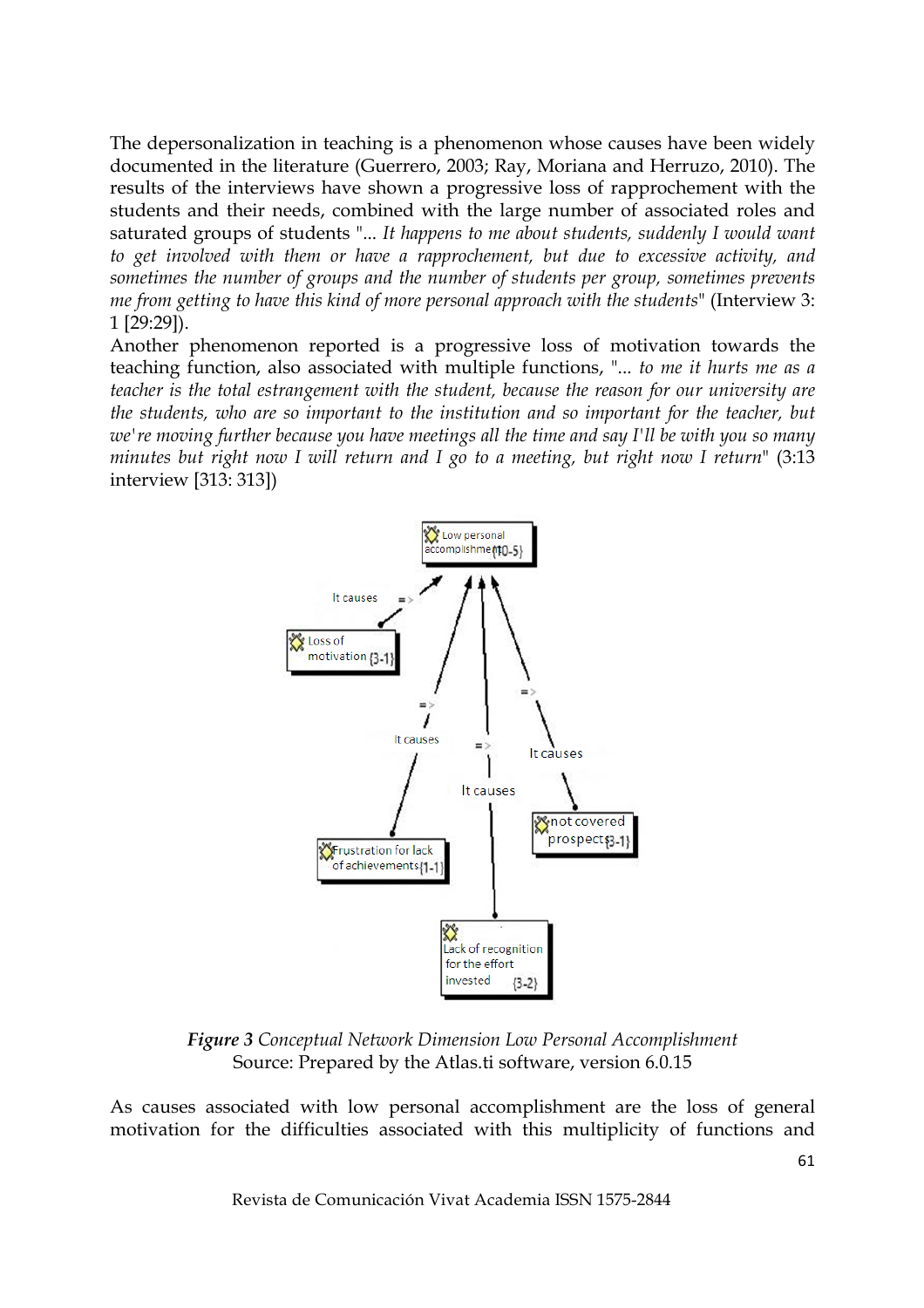poorly planned work schemes in existing structures "... *to be a female investigator in this country it is like wearing boots filled with mud that make walking difficult*" (Interview 4: 3 [133: 133]).

Overall, the loss of motivation has the same origin, lack of recognition of the effort involved, since the prospect of compensation differs from the stimulus received and this creates frustration. "... *If the university gave us recognition of what we are doing here despite our indicators are not seen only by themselves, given the diversity that we do, luckily I would not feel so bad*" (Interview 7: 7 [87:87]).

An aspect to be noted, not covered in the outlook is that it is also attributed as causes the conflict of interpersonal role (Gil-Monte & Peiró, 2009), as referred to by the female researchers to be generating two or more expectations of one or more members of the institution or the family, which cannot be met simultaneously as they are contradictory, but are ranked on the same level. A clear example is the combination of family demands with work, "... *sometimes I wonder if it's worth that I do not attend the festival of Mother's day with my daughter to attend a conference abroad, for my family is the most important to me, but so is my career, and there is when I go into conflict, because in the end I do not want to leave either of them but I cannot be in both places at the same time and frankly there are times that I do not know how to handle it and that depresses me*" (interview 13:10 [35:35]).

## **5. DISCUSSION AND CONCLUSIONS**

The results indicate the presence of emotional distress syndrome in the study population, which goes beyond a gender issue, it refers to problems of organizational structure, widely studied in the literature and that relate the multiplicity of tasks that generates an overload of functions, such as the main factors that trigger emotional exhaustion, depersonalization and a progressive decline of the sense of personal fulfillment.

Arquero studies and Donoso (2013) coincide with the general analysis done, where the research activities are not those that are positively associated with EBS, but the decrease of recognition of teaching by society, and by student's promotion systems and merit assessment, which has deteriorated the links in the effort-reward chain where depersonalization toward students has been revealed.

Regarding the causal factors of EBS referred, the multiplicity of functions is highlighted as the main cause of exhaustion, because the teaching, mentoring and management functions are not present with the same level and number of activities in research centers. Another aspect associated with the multiplicity of functions is the salary incentive system which encourages duplication of functions, the difference in outlook between the effort invested and the recognition received (Magaña et al., 2014).

Bakker and Demerouti (2013) referring to the theory of demand and labor resources, have indicated in several studies that properly designed work stations with good conditions facilitate employee motivation and reduce their stress level.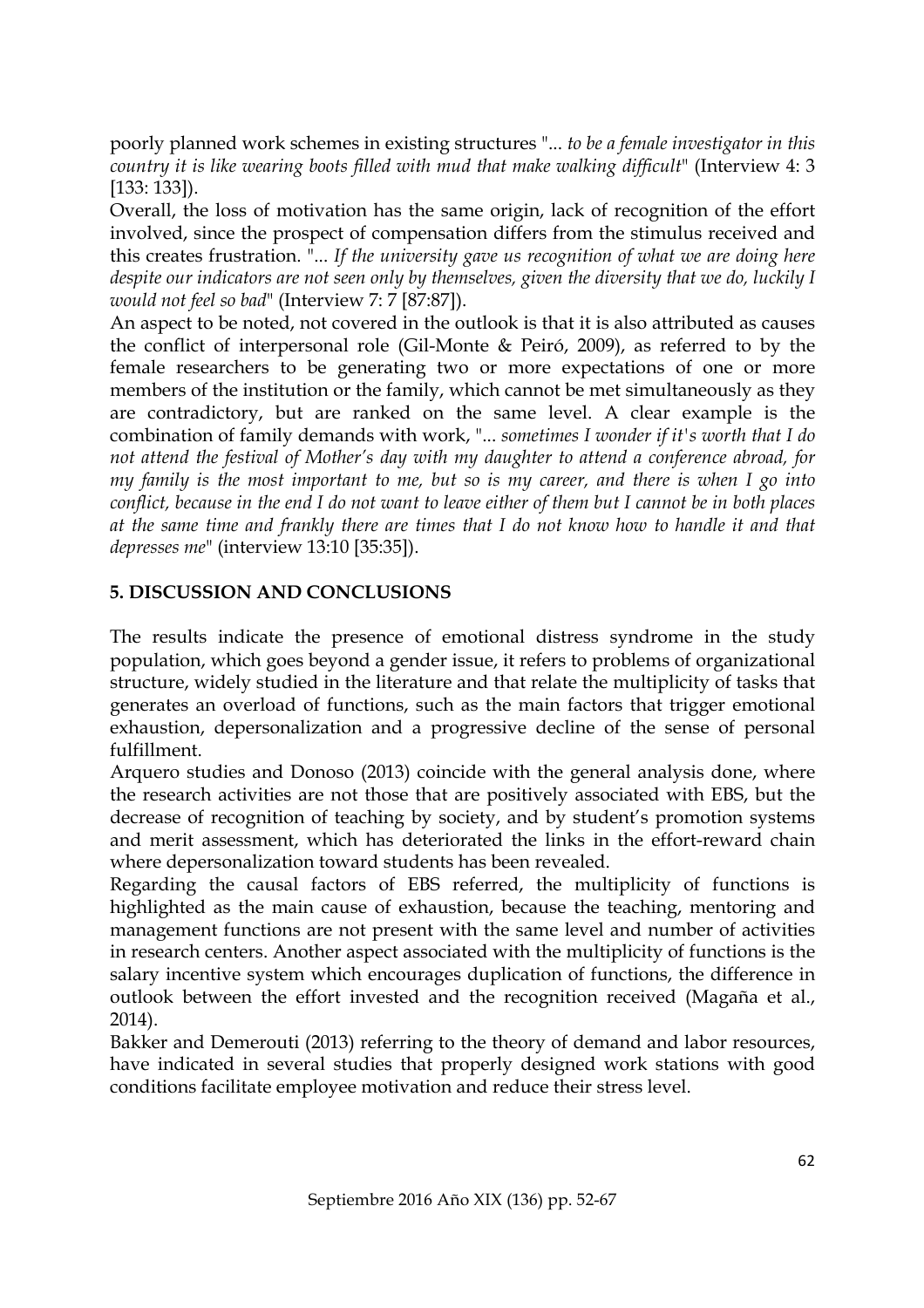Moreover, although there are references to the role conflict with women's traditional roles, these are not presented as the most important in the development of research, because the frequency of expressions on the issue was minimal.

Rubino et al., (2013) highlights studies that refer to the importance of the role of gender in the work-family conflict, where it emphasizes the distinction between individuals who adopt traditional gender roles and those egalitarian. This situation, they say, moves to the organizational aspect, since women with a traditional conception of gender, are more likely to feel that they do not have enough time and energy to concentrate on both roles and are liable to suffer role conflicts and thereby trigger EBS.

It is concluded that the female researchers perceive the presence of EBS associated essentially to a multiplicity of functions, which affects his career in research, but that is not perceived to be linked to a gender issue, but to a structural and administrative issue.

The study, as it is qualitative, restricts the possibilities of generalizing the findings, but trace important lines for future research, as the phenomenon of EBS in women with professional careers with high demands and male competition, such as the research and technological development, could have important elements in the development of gender studies.

## **6. REFERENCES**

## **Complete books:**

El Sahili, L.F. (2011). *Docencia: riesgos y desafíos*. México: Trillas.

Freudenberger, H.J. & Nort, G. (1985). *Women´s Burnout.* London: Penguin Books.

- Gil-Monte, P. R. (2005). El síndrome de quemarse por el trabajo (burnout): una enfermedad laboral en la sociedad del bienestar. Madrid: Pirámide.
- Gil-Monte, P. y Peiró, J. (2009). *Desgaste psíquico en el trabajo: el síndrome de quemarse.* Madrid, España: Editorial Síntesis, S.A.
- Goetz, J.P. y LeCompte, M.D. (1988). *Etnografía y diseño cualitativo en investigación educativa*. Madrid, España: Ediciones Morata.
- Stake, R.(2010). *Investigación con estudios de casos*. (5ta Edición) Madrid, España: Ediciones Morata

## **Paper and electronic articles:**

Agut, S., Grau, R. y Beas, M. (Diciembre, 2003). *Burnout en mujeres: un estudio comparativo entre contextos de trabajo y no trabajo*. Trabajo presentado en el Simposio del 2003 en Aspectos psicosociales del estrés ocupacional de la Universitat Jaume I. Recuperado de http:// www.salves.com.br/virtua/Burnour\_en\_muj.htm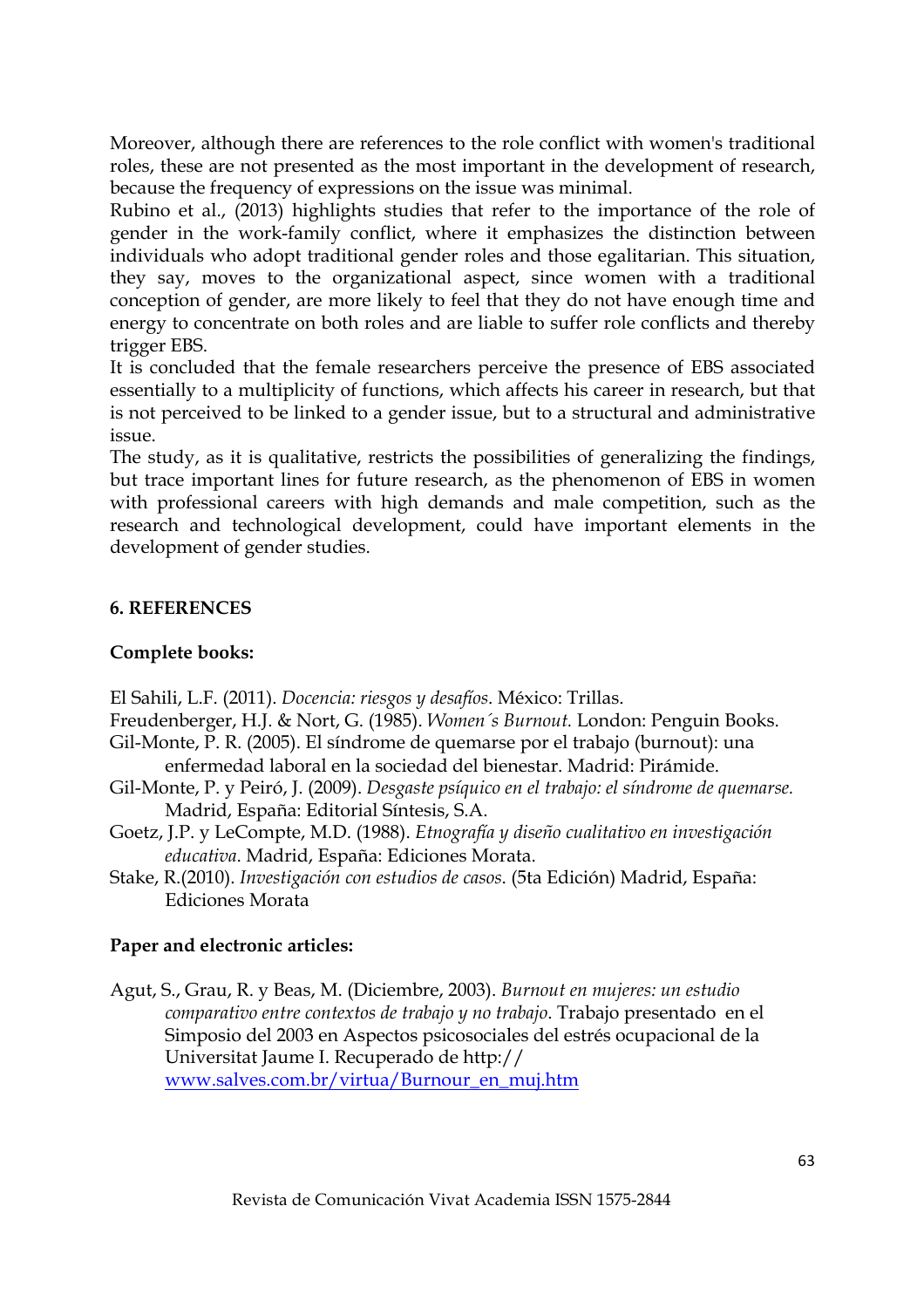- Arquero, J.L. y Donoso, J.A. (2013). Docencia, investigación y burnout. El síndrome del quemado en profesores universitarios de contabilidad. *Revista de contabilidad*, 16(2), 94-105. http://dx.dor.org/10.1016/j.rcsar.2013.04.001
- Bakker, A. y Demerouti, E. (2013). La teoría de las demandas y los recursos laborales. *Journal of Work and Organizational Psychology*, 29 (Special Issue), 107-115. DOI: http://dx.doi.org/10.5093/tr2013a16
- Boardman, C. y Bozeman, B. (2007). Role strain in university research centers. *Journal of Higher Education,* 78(4), 430-463
- Carlin, M., y Garcés de los Fayos, E. (2010). El síndrome de burnout: Evolución histórica desde el contexto laboral al ámbito deportivo. *Anales de psicología*, 26(1), 169-180
- Consejo Nacional de Ciencia y Tecnología [CONACYT] (2012, 26 de diciembre). ACUERDO por el que se reforman diversos artículos del Reglamento del Sistema Nacional de Investigadores. *Diario Oficial de la federación*. Segunda Sección, 1-16.
- Didou, A., y Gérard, E. (2010). *El Sistema Nacional de Investigadores, Veinticinco años después. La comunidad científica entre distinción e internacionalización*. México: ANUIES.
- Didou, A., y Gérard, E. (2011). El Sistema Nacional de Investigadores en 2009. ¿Un vector para la internacionalización de las élites científicas? *Perfiles Educativos*, 33(132), 29-47. Recuperado de http://www.redalyc.org/src/inicio/ArtPdfRed.jsp?iCve=13218510003
- Friedman, I. (2003). Self-efficacy and burnout in teaching: the importance of interpersonal-relations efficacy. *Social Psychology of Education,* 6, 191–215.
- Gil-Monte, P. (2002). The influence of gender on the development of Burnout syndrome process in nursing professionals. *Psicologia em Estudo, Maringá, 7*(1), 3-10. Recuperado de http://www.scielo.br/ scielo.php?script=sci\_ arttext&pid=S1413-73722002000100003&lng= pt&nrm=iso
- Guerrero, B. E. (2003). Análisis pormenorizado de los grados de burnout y técnicas de afrontamiento del estrés docente en profesorado universitario. *Anales de psicología*, 19, 145-158. Recuperado de http:// www.invenia.es/oai:dialnet.unirioja.es:ART0000015651
- Halbesleben, J.R. & Buckley, R.M. (2004). Burnout in organizational life. *Journal of Management,* 30(6), 859-879
- Kyriacou, C. & Sutcliffe, J. (1977). Teacher stress: A review. *Educational Review*, *29*, 299-306
- Magaña, D., Aguilar, N. y Sánchez, P. (2014). Burnout among Research teams: Evidence from Mexican 'cuerpos academicos'. Business Education & Accreditation. 6(2), 35-46.
- Magaña, D.E. y Sánchez, P.A. (2008). Síndrome de Desgaste Emocional en Investigadores Mexicanos. *Interamerican Journal of Psychology*, 42(2),353-362.
- Marrau, C. (2004). El síndrome de Burnout y sus posibles consecuencias en el trabajador docente. *Fundamentos en Humanidades Universidad Nacional de Fundamentos en Humanidades,* 5(010), 53-68. Recuperado de http:// redalyc.uaemex.mx/redalyc/src/inicio/ArtPdfRed.jsp?iCve=18401004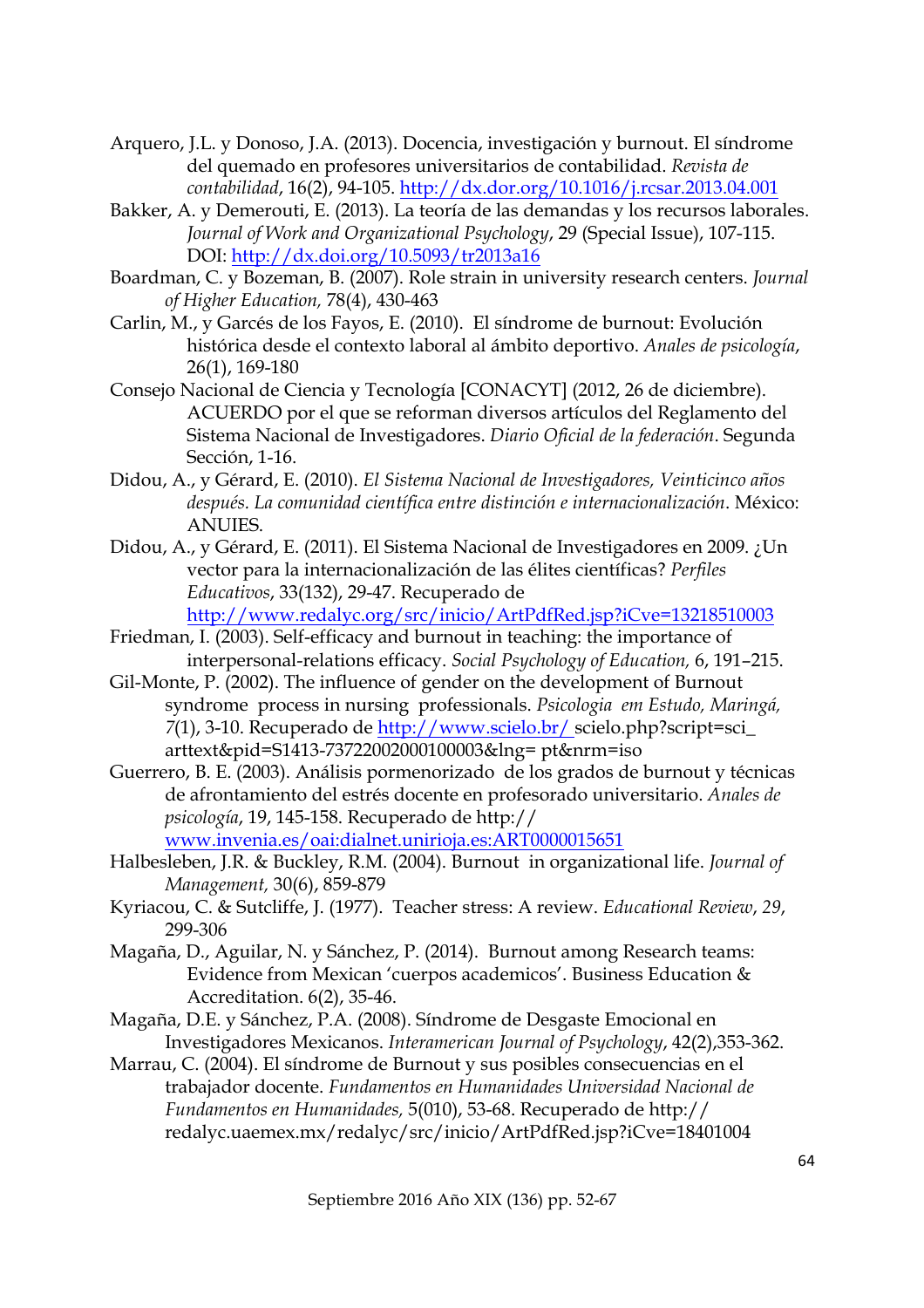- Maslach, C. & Jackson, S.E. (1981). The measurement of experienced burnout. *Journal of Occupational Behavior,* 2, 99-113. Recuperado de http:// www.rci.rutgers.edu/~sjacksox/PDF/TheMeasurementofExperienced Burnout.pdf
- Maslach, C. & Leiter, M. (1997). The truth about burnout. How organizations cause personal stress and what to do about it. San Francisco, California: Jossey Bass Publishers.
- Oplatka, I. (2002). Women principals and the concept of burnout: an alternative voice? *International Journal of Leadership in Education*, 5(3), 211-226. DOI: 10.1080/136031200112873
- Pedrero, P.E., Puerta, G.C., Lagares, R.A., Sáez, M.A. y Farcia, B.I. (Enero, 2004) Estudio del burnout en profesionales de drogodependencias. *Doyma,* 6 (1), 5- 15. Recuperado de http://db.doyma.es/cgibin/wdbcgi.exe/doyma/mrevista.resumen?pident=13056395
- Pines, A. & Kafry, D. (1978). Occupational tedium in the social services. Social Work, 23(6), 499-508
- Raya, F., Moriana, A. y Herrruzo, J. (2010). Relación entre el síndrome de burnout y el patrón de conducta tipo a en profesores. *Ansiedad y Estrés*,16 (1), 61-70
- Rodríguez, G., Gil, J. y García, E. (1999). *Metodología de la investigación cualitativa*. (2ª. ed.). Málaga: Aljibe.
- Rubino, C. , Volpone, S., & Avery, D. (2013). Burnout on Mars and Venus: exploring gender differences in emotional exhaustion. *Gender in Management: An International Journal,* 28(2). 74- 93.

http://dx.doi.org/10.1108/17542411311303220

- Strauss, A. y Corbin, J. (2002). B*ases de la investigación cualitativa. Técnicas y procedimientos para desarrollar la teoría fundamentada.* Colombia: Editorial Universidad de Antioquía.
- Universidad Juárez Autónoma de Tabasco (2012). *Contrato Colectivo de Trabajo 2013 - 2015.* Villahermosa, Tabasco, México: Autor.
- Universidad Juárez Autónoma de Tabasco [UJAT] (2015). *Tercer Informe de Actividades 2014. Dr. José Manuel Piña Gutiérrez*. Tabasco, México: UJAT.
- Whitaker, K.S. (1996). Exploring causes of principal burnout. *Journal of Educational Administration, 34*(1), 60–71. Recuperado de http://www. emeraldinsight.com/10.1108/09578239610107165

## **AUTHOR / S:**

**Deneb Eli Medina Magana** PhD in Administrative Sciences: Socioeconomic Management from the Universidad Anahuac Mayab. Research Professor, leader of the research group on Management and Organizational Behavior. She is a member of the National System of Researchers of the National Council of Science and Technology (CONACYT) to level I, certified teacher in Administrative Informatics by the National Association of Colleges and Schools of Accounting and Management (ANFECA) and profile Accredited by the Professional Development Program for Teachers (PRODEP) of the Secretariat of Higher Education of the Ministry of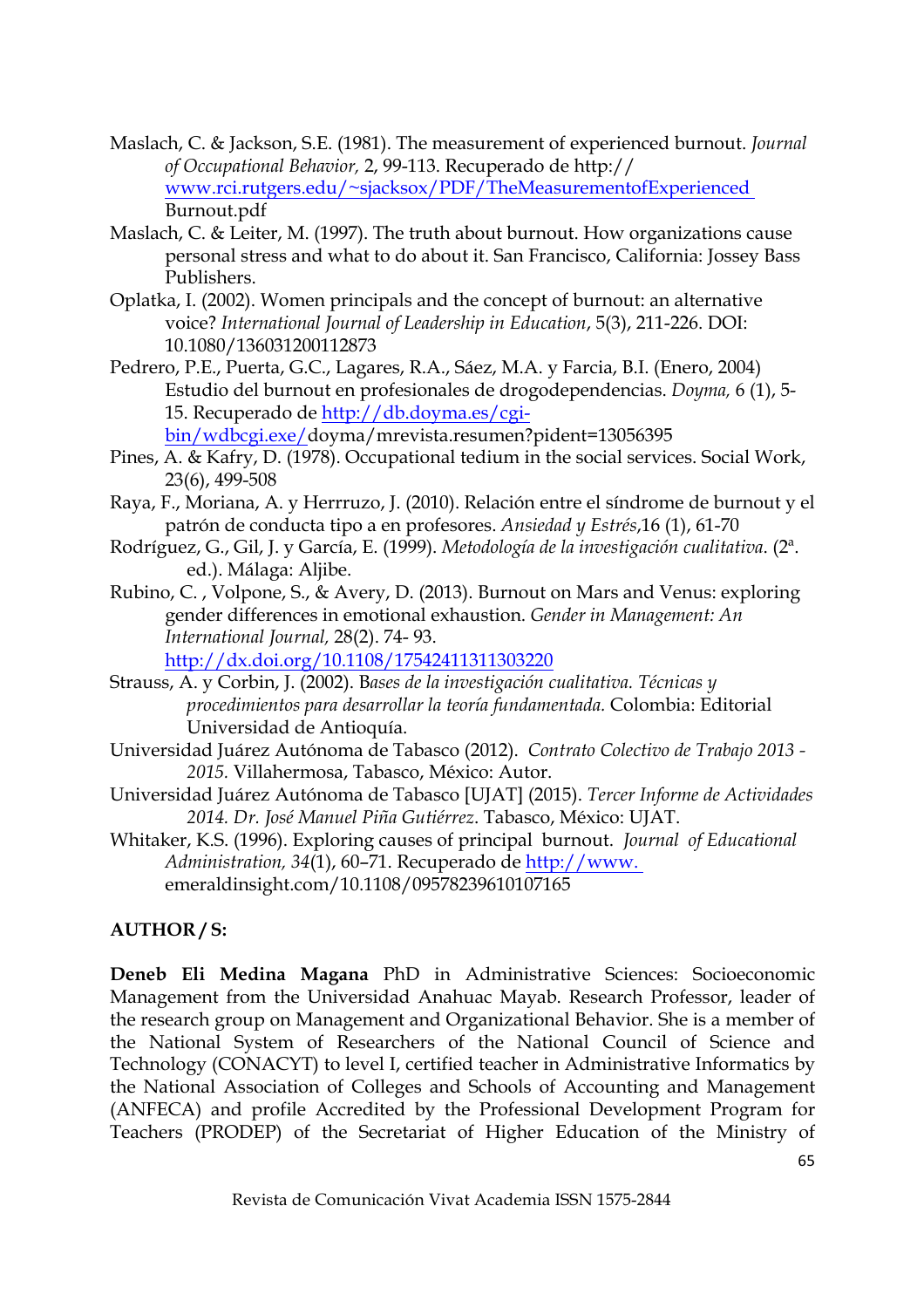Education. She can be contacted in the Academic Division of Economics and Administrative Sciences, University Juarez Email: deneb\_72@yahoo.com

**Edith Georgina Surdez Perez** PhD in Strategic Management and Policy Development from Anahuac Mayab University. Research professor research group deneb\_72@yahoo.com about Management and Organizational Behavior. She is a member of the National System of Researchers of the National Council of Science and Technology (CONACYT) to level I, certified teacher in Business Administration from the National Association of Colleges and Schools of Accounting and Management (ANFECA) and Profile Accredited by the Professional Development Program for Teachers (PRODEP) of the Secretariat of Higher Education of the Ministry of Education. You can contact her in the Academic Division of Economics and Administrative Sciences, University Juarez Email: edith.2109@hotmail.com

**Norma Aguilar Morales** PhD in Strategic Management and Policy Development from Anahuac Mayab University. Research professor of the research group on Management and Organizational Behavior. She is a member of the National System of Researchers of the National Council of Science and Technology (CONACYT) to level I, certified teacher in Business Administration from the National Association of Colleges and Schools of Accounting and Management (ANFECA) and accredited by the Professional Development Program for Teachers (PRODEP) of the Secretariat of Higher Education of the Ministry of Education. You can contact her in the Academic Division of Economics and Administrative Sciences, University Juarez Email: gialca@hotmail.com